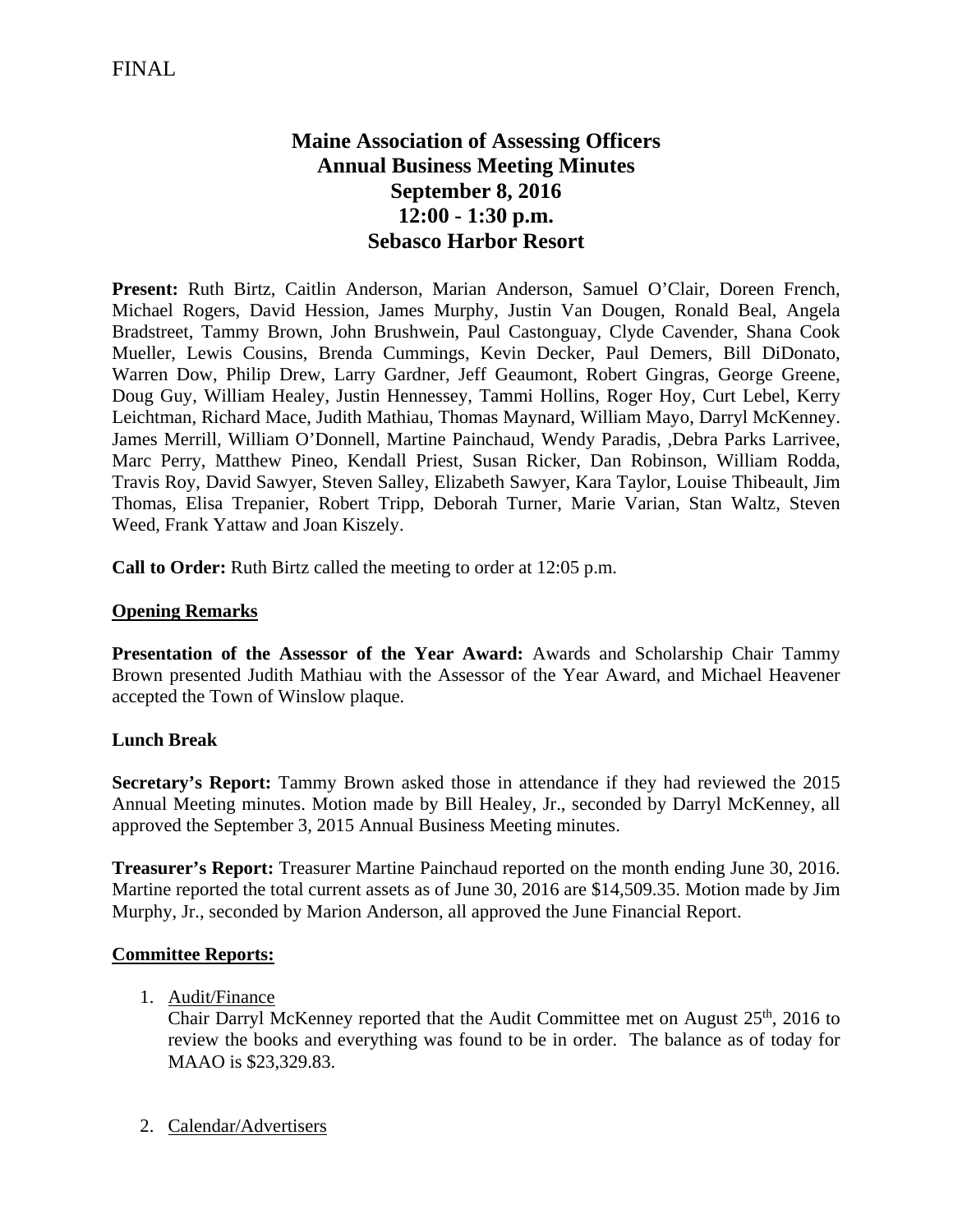Chair Lewis Cousins reported that the 2017 Day Planners are here. He indicated they are will be available here at this conference and at the MMA Convention October 5  $\&$  6, 2016.

3. Newsletter

Editor Ruth Birtz reported that the newsletter is published quarterly. Any submissions please send to Ruth Birtz.

4. Ethics

Jacqueline Robbins absent. Ruth Birtz reported there were no ethic issues this year.

- 5. Legislative Mike D'Arcangelo was absent,
- 6. Membership Roger Hoy reported that there are 270 total paid members to date.
- 7. Awards & Scholarship

Tammy Brown reported MAAO received 3 scholarships and awarded two (2) scholarships in order for attendees to attend MAAO's Annual Fall Conference and one request for the Property Tax school. She encouraged members to take the time to send in a scholarship application.

Assessor of the Year: Tammy encouraged members to take the time to nominate a good an Assessor who they feels goes above and beyond in their duties and in their communities.

- 8. Technology Report Dan Robinson had no report,
- 9. Executive Board

Rick Mace encouraged people to view the auction. He indicated the auction will close at 3:00 p.m.

10. Education

Chair Bill Healey thanked everyone for attending the Conference. Bill Healey thanked the vendors. He wants people to let him know of any sessions they would like next to see for next years conference.

## 11. Conference

Debbie Turner suggested that everyone take the time to complete the evaluation and turn it in. The evaluations help MAAO to prepare for next year's conference.

### 12. Historian

Darryl McKenney reported on the following historical items he found:

- Association of Assessors picture from October 1931
- $\geq$  1937 MMA was established and there was a group meeting between MTCMA & Assessors